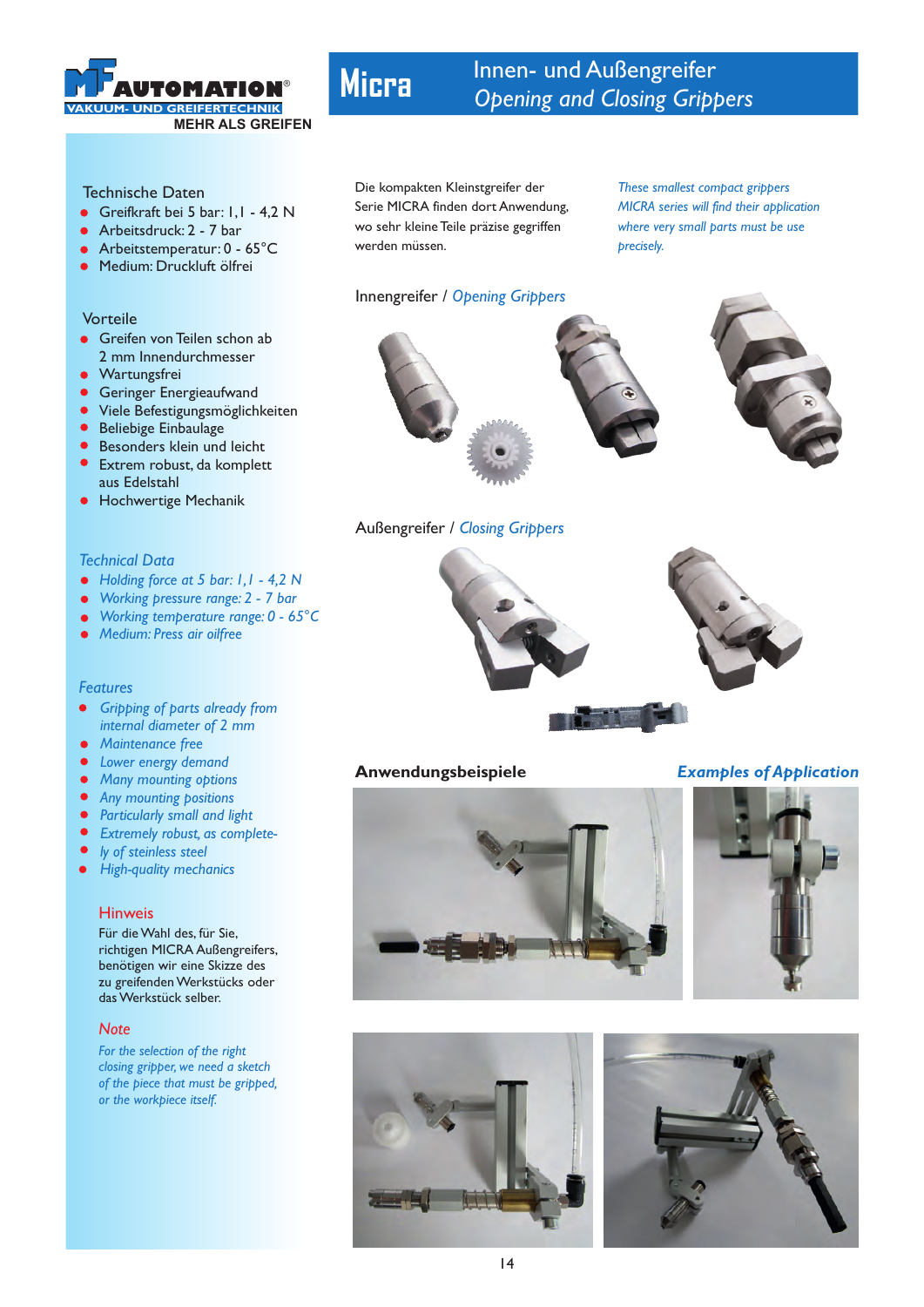

# Technische Daten

- Greifkraft: 1,1 4,2 N
- Arbeitsdruck: 2 7 bar
- Arbeitstemperatur: 0 65°C
- Medium: Druckluft ölfrei

**Micra**

# Innengreifer **AUTOMATION**

# *Technical Data*

- *Holding force: 1,1 4,2 N*
- $\bullet$ *Working pressure range: 2 - 7 bar*
- *Working temperature range: 0 65°C*
- *Medium: Press air oilfree*







- Robotertechnik
- Elektronik
- Kunststoffindustrie
- **Greifersysteme**
- 
- $\bullet$ *Robotic Industrie*
- *Elektronic Industrie*
- *Plastic Industrie*   $\bullet$
- *End of Arm Tooling*





Greiffinger im 90° Winkel

15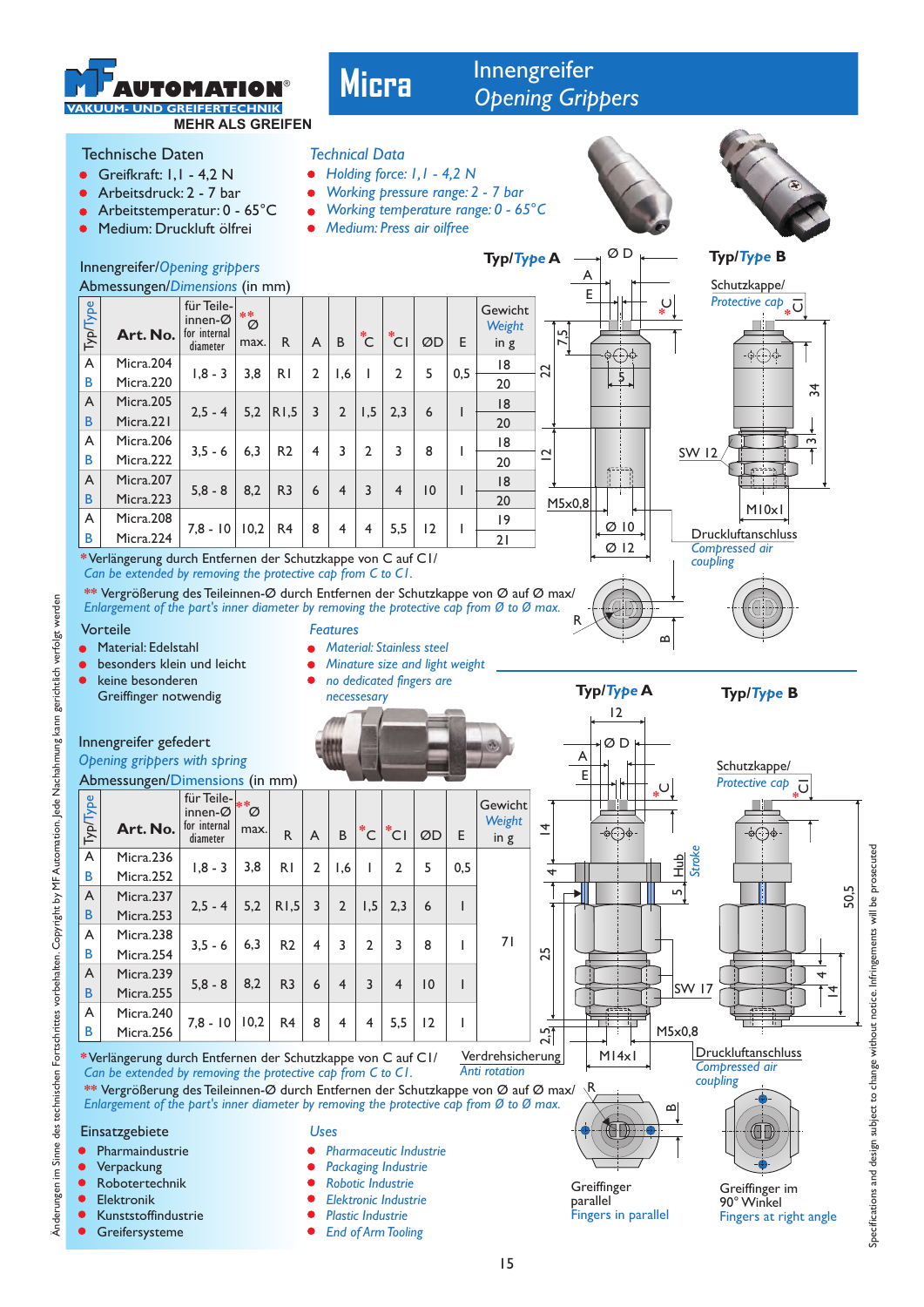

Technische Daten

- Greifkraft bei 5 bar: 1,1 4,2 N
- Arbeitsdruck: 2 7 bar
- Arbeitstemperatur: 0 65°C
- Medium: Druckluft ölfrei

#### *Technical Data*

- $\bullet$ *Holding force at 5 bar: 1,1 - 4,2 N*
- *Working pressure range: 2 7 bar*
- *Working temperature range: 0 65°C*
- *Medium: Press air oilfree*
- 

### Abmessungen/Dimensions (in mm) Außengreifer/*Closing grippers*

| Art. No.                 | R. | G | M                 | WI           | W <sub>2</sub> | Gewicht<br>Weight<br>$\overline{m}$ |
|--------------------------|----|---|-------------------|--------------|----------------|-------------------------------------|
| Micra. 101<br>Micra. 102 |    |   | $M2x0,4$ $M5x0,8$ | $10^{\circ}$ | $4.5^\circ$    | 22                                  |

#### Außengreifer gefedert/

Abmessungen/Dimensions (in mm) *Closing grippers with spring*

| Art. No.   | R. | G | M               | WI           | W <sub>2</sub> | Gewicht<br>Weight<br>in g |
|------------|----|---|-----------------|--------------|----------------|---------------------------|
| Micra.103  |    |   |                 | $10^{\circ}$ |                | 58                        |
| Micra. 104 |    |   | $M2x0,4$ M5x0,8 |              | $4.5^\circ$    |                           |

#### Vorteile

ahmung kann gerichtlich verfolgt werden

- Material: Edelstahl
- Besonders klein und leicht
- Standard-Micra-Greiffinger (Art.Nr. Micra.GF.151-156) zur Selbstmontage (siehe unten).
- Bei längeren Werkstücken kann der Tiefenbegrenzer entfernt werden.

#### *Features*

Änderungen im Sinne des technischen Fortschrittes vorbehalten. Copyright by MF Automation. Jede Nach

Anderungen im Sinne des technischen Fortschrittes vorbehalten. Copyright by MF Automation. Jede Nachahmung kann gerichtlich verfolgt werden

- *Material: Stainless steel*
- *Miniature size and light weight*
- *Standard Micra Gripper Finger (Art.No. Micra.GF.151-156) for self installation (see above).*
- *For longer workpieces, the work stopper can be removed.*

# Micra - Greiffinger/*Gripper Fingers* für Micra-Außengreifer Art. Nr. Micra. 101 bis 104 /

*for Micra Closing Grippers Art. No. Micra.101 to 104*

| Abmessungen/Dimensions (in mm) |                |                |                |     |                             |     |              |                             |
|--------------------------------|----------------|----------------|----------------|-----|-----------------------------|-----|--------------|-----------------------------|
| Art. No.                       | B              | C <sub>1</sub> | C <sub>2</sub> | ØDI | ØD <sub>2</sub>             | F   | F            | Gewicht<br>Weight<br>in $g$ |
| Micra.GF.151                   | 6              | 11,5           |                | 15  | $\overline{10}$<br>$±$ 0,01 | 1.0 | M2x4<br>(2x) |                             |
| Micra.GF.152                   |                | 16,5           |                |     |                             |     |              |                             |
| Micra.GF153                    | $\overline{2}$ | 11,5           | 5              | 15  |                             |     |              |                             |
| Micra.GF154                    |                | 16,5           |                |     |                             |     |              | 12                          |
| Micra.GF155                    | 16             | 11,5           |                | 20  |                             |     |              | 12                          |
| Micra.GF156                    |                | 16,5           |                |     |                             |     |              | 22                          |



# **Micra**

Außengreifer *Closing Grippers* 

Greiffinger zur Selbstmontage *Gripper fingers for self installation*



**Greiffinger** parallel *Fingers in parallel*

**Micra.103 Micra.104**

*Work stopper*

Tiefenbegrenzer



Ġ  $\overline{5}$ 





*Fingers at right angle*